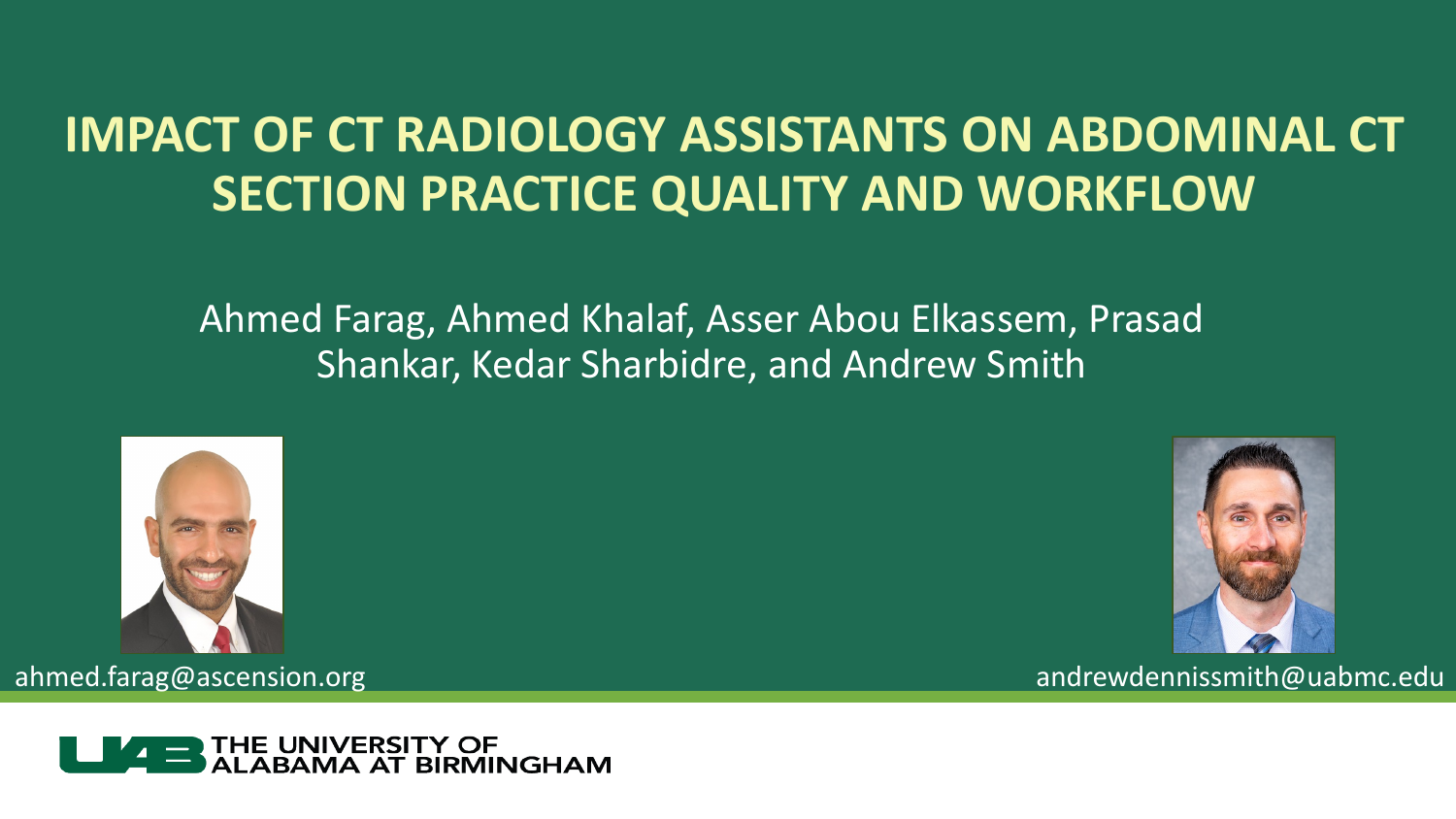

No relevant disclosures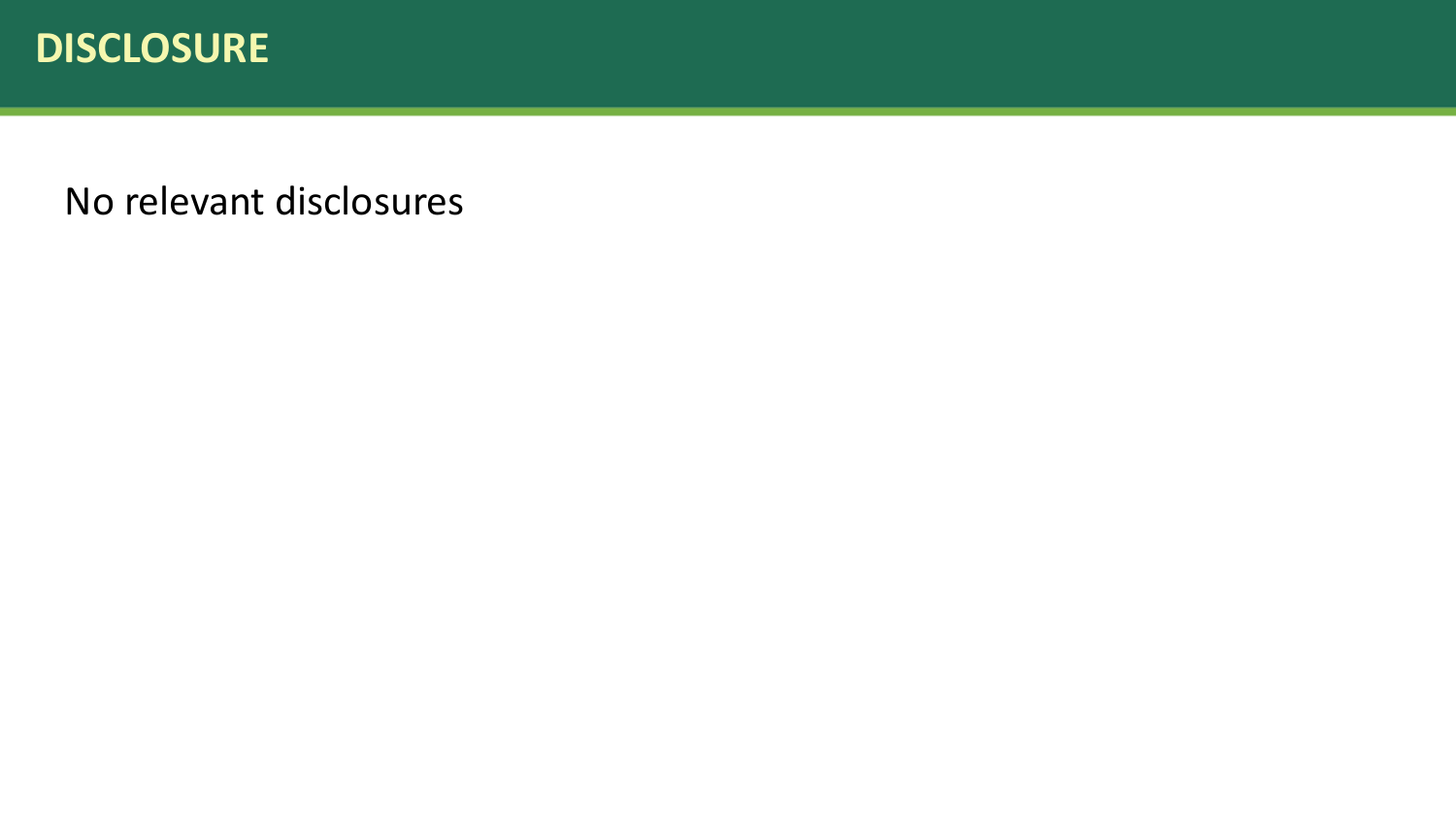### **BACKGROUND**

The work environment in a large-sized academic institution's CT reading room can be hectic.

Interruptions can vary from simple walk-in and phone call questions, to more complex inquiries about contrast protocoling and diagnostic interpretation.

Volume overload can become a real issue due to staff shortages and interruptions to workflow, prolonging working hours and negatively affecting quality of life.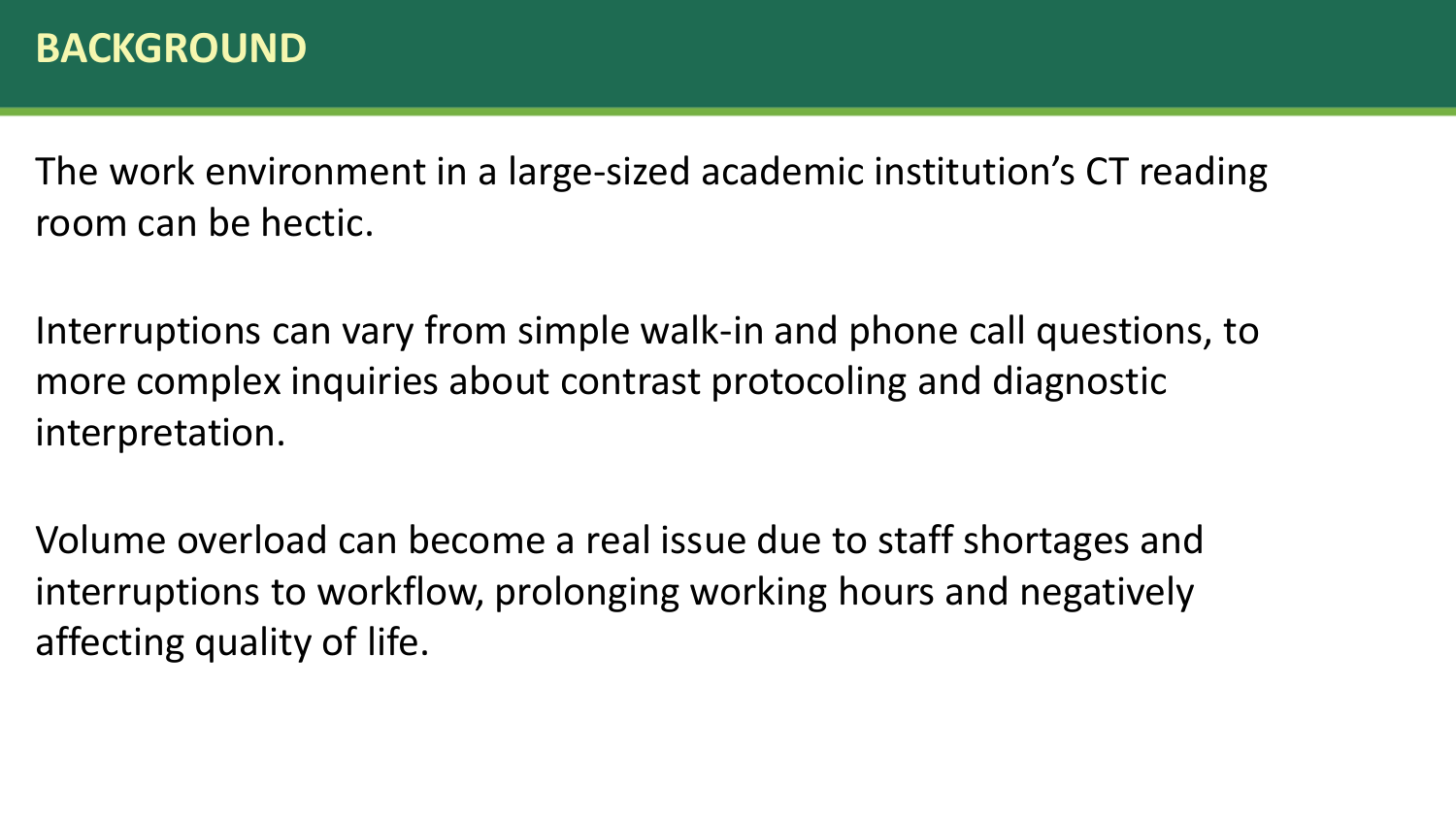**Objective:** To assess the impact of CTRAs on CT reading room workload in a large-sized academic abdominal CT reading room.

**Hypothesis:** CTRAs will improve productivity, quality of life, and have an overall positive impact on abdominal CT reading rooms.

**Relevance:** CTRAs can be a beneficial addition to large-sized academic radiology institutions, helping alleviate workload burdens of both non-interpretive and interpretive tasks.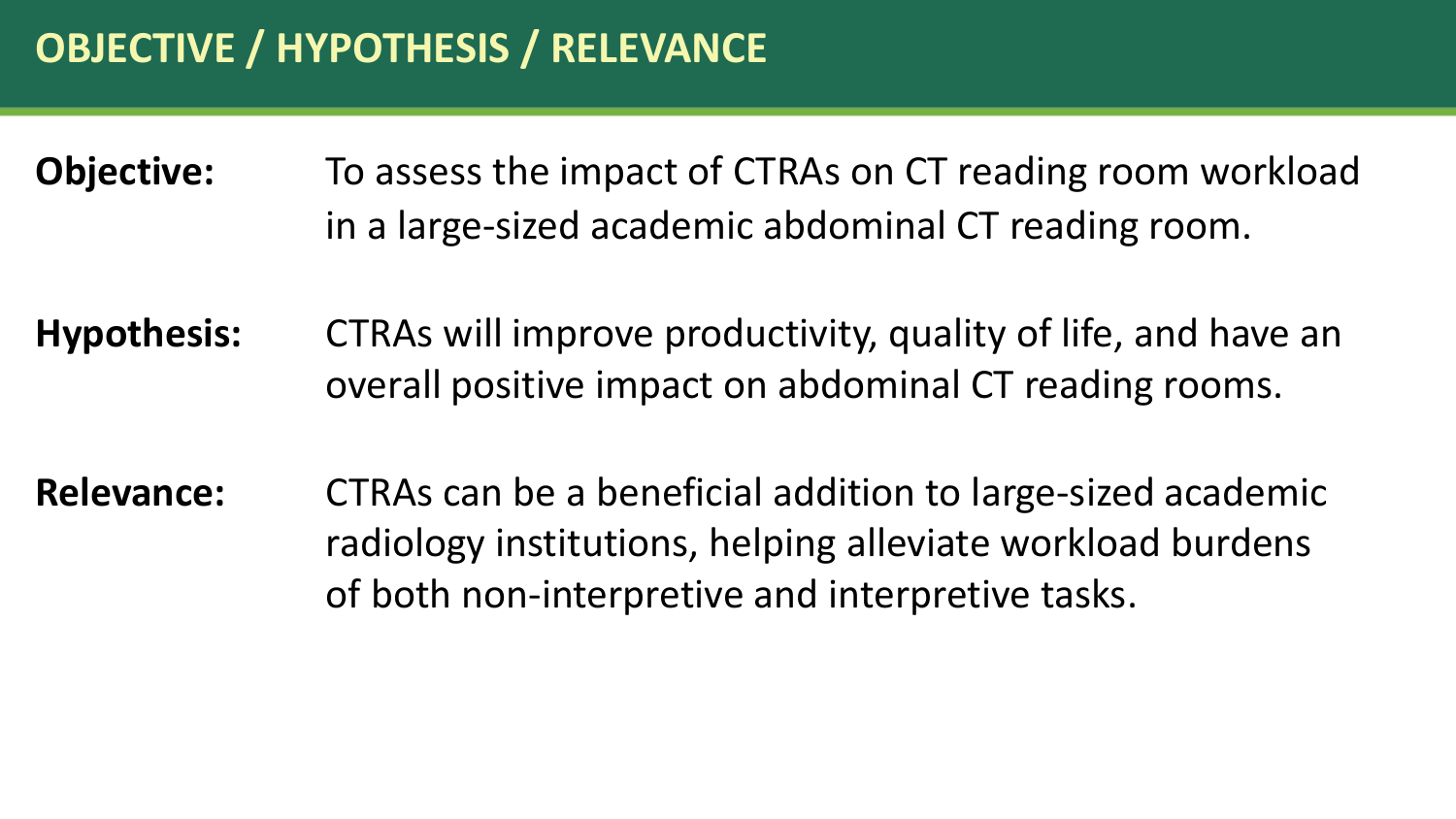### **METHODS**

- An IRB waiver was obtained for this project.
- Two CTRAs (international medical graduates) were asked to log their daily tasks for 2 weeks and count dictated preliminary reports for 3 weeks.
- A survey was conducted among abdominal CT faculty, using a combination of a 7-point Likert scale and free-response questions.
- The survey covered 7 themes, 4 of which have been used in this poster.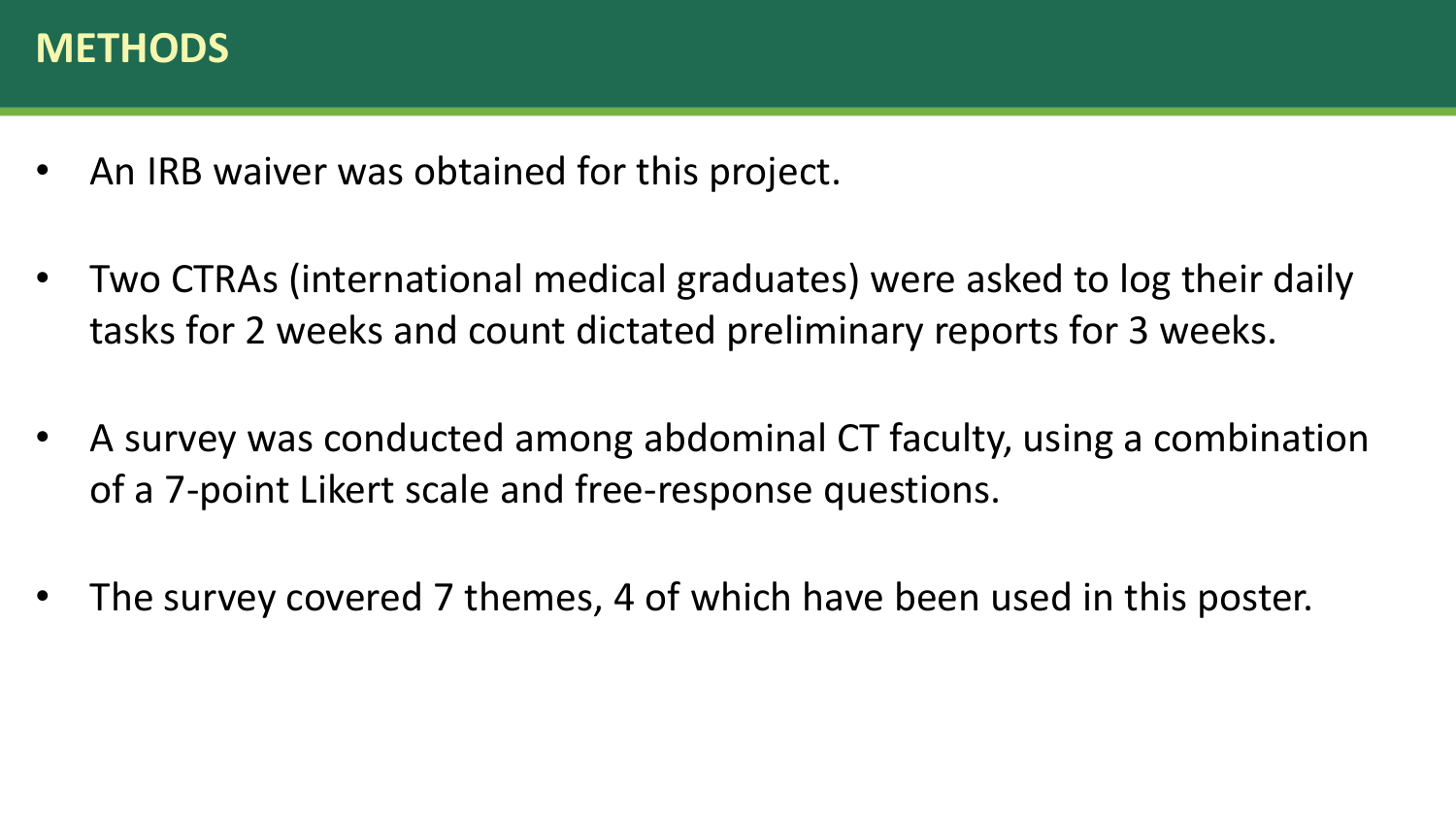### **METHODS**

- Interpretive tasks included preliminary reports.
- Non-interpretive tasks included phone calls, technical troubleshooting, and staff requests.
- Reports were judged for errors by 2 blinded abdominal radiologists and compared to trainees (2 PGY2, 1 PGY5, 2 fellows) using Chi Squared test.
- A 3<sup>rd</sup> radiologist adjudicated differences in assessing errors.
- Assessed variables included CTRA performance, impact of CTRAs on faculty productivity and quality of life, and quality of preliminary reports.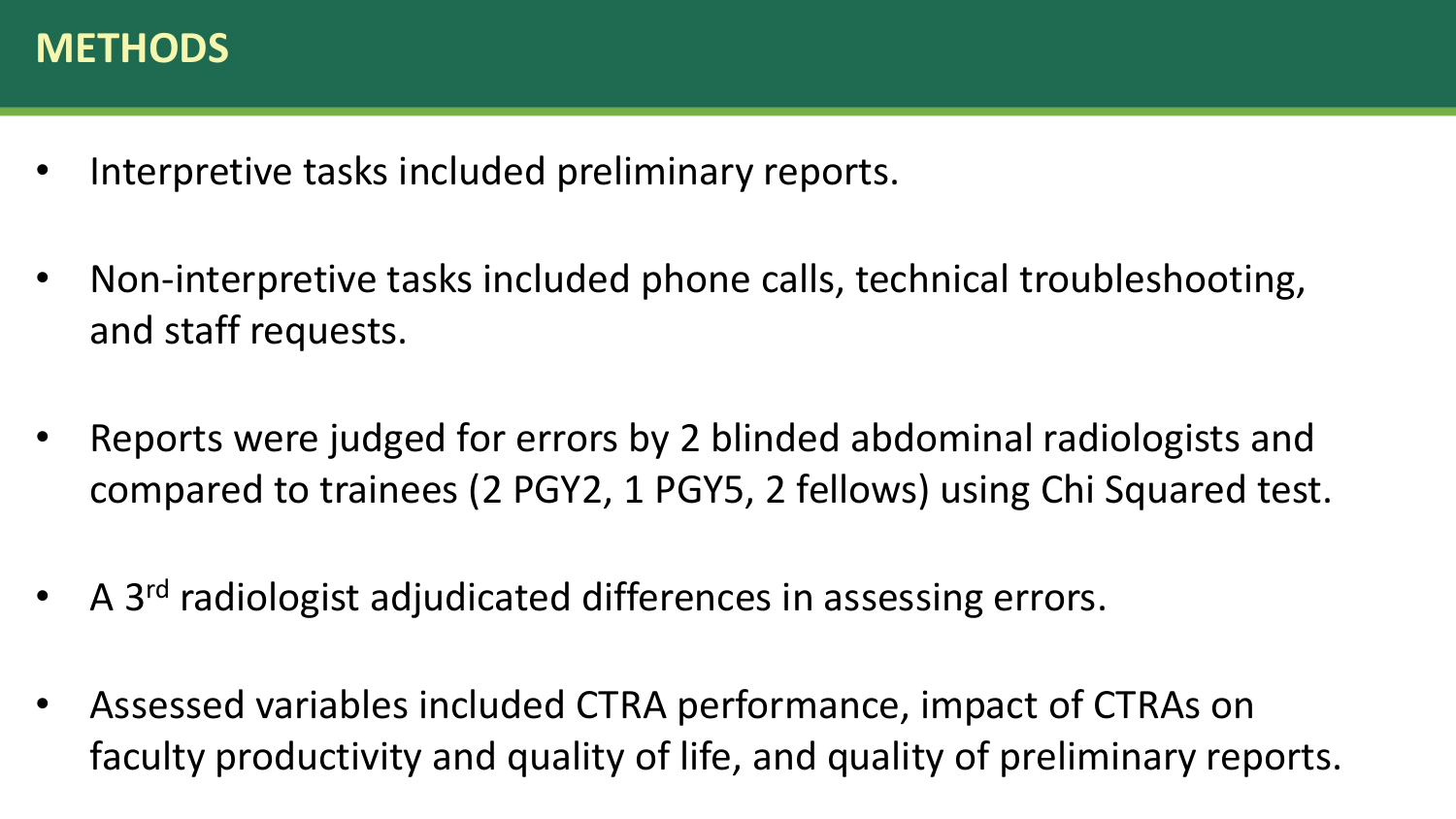# **RESULTS-SURVEY**

#### **Non-Interpretive Tasks:**



- Decreased contrast questions
- Reports are standardized
- Decreased phone call interruptions
- Improved well-being
- Would recommend to a similar practice



- Effectively communicate findings to ordering physicians
- Decrease burnout



- Speed up relaying findings to
- Allow faculty to complete more non-clinical tasks



• Allow faculty to take more breaks

N= 19 non-interpretive tasks per CTRA. Most preferred tasks were phone calls, contrast questions, and maintaining reading room facilities.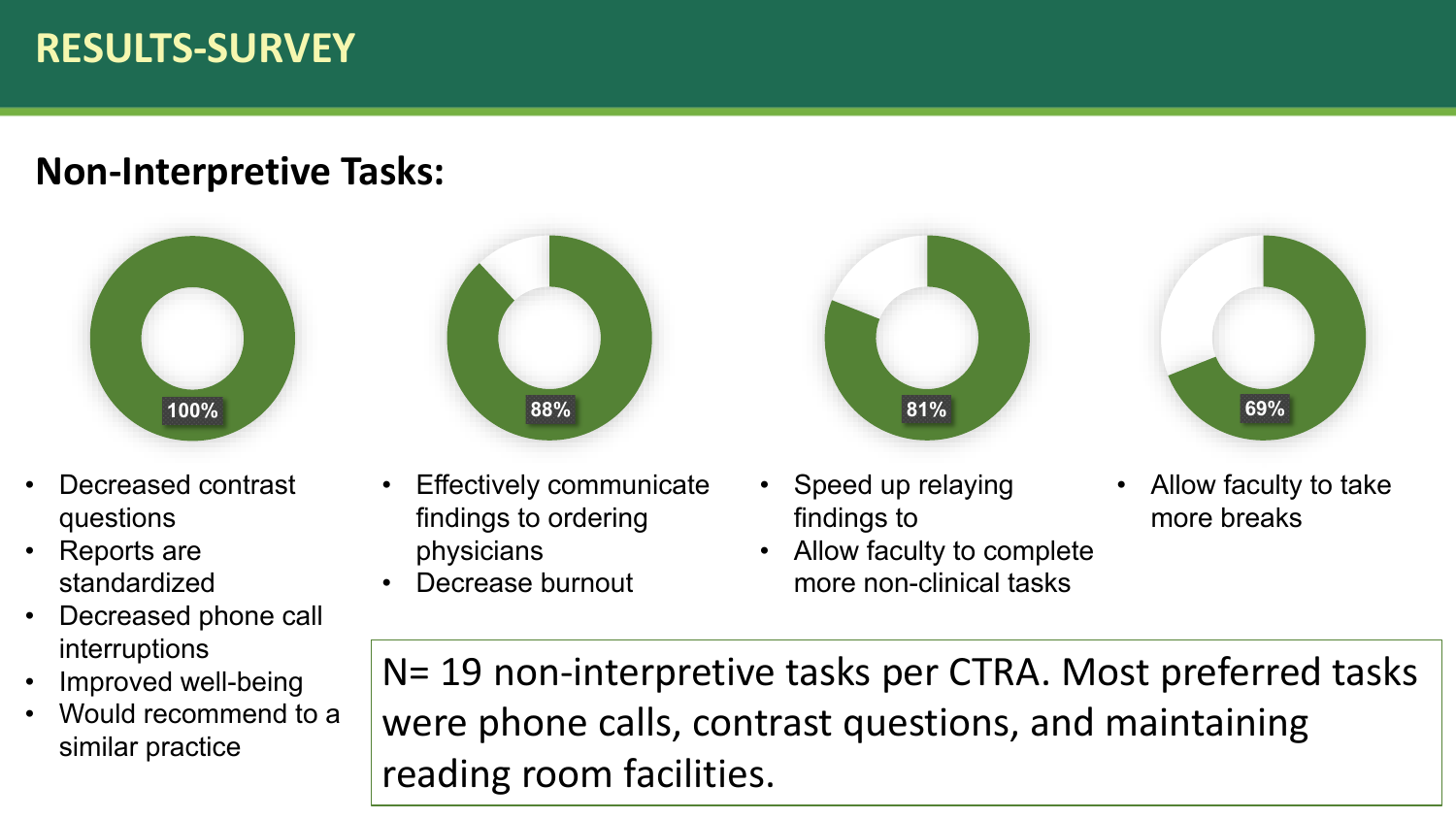## **RESULTS**

## **Interpretive Tasks:**

- $N = 13$  preliminary reports per CTRA.
- CTRA reports had a major error rate of 23% (87/374) vs. 19% (41/213) for radiology trainees (p=0.26), and a total error rate of 58% (216/314) vs. 53% (113/213) for radiology trainees  $(p=0.27)$ .
- 94% of faculty preferred noninterpretive over interpretive tasks.

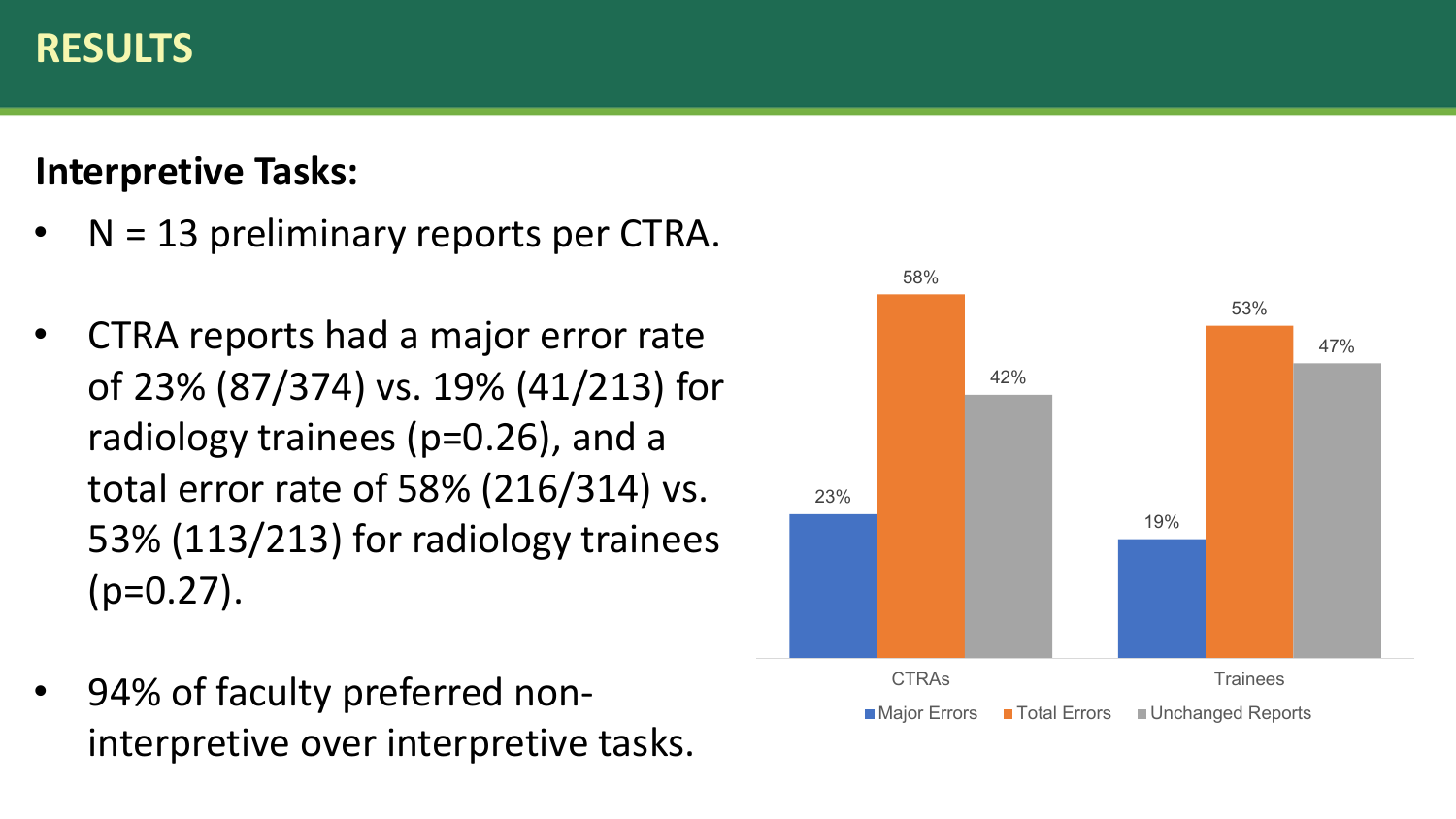**Limitations:** CTRAs were highly-trained international medical doctorate graduates, both with prior work experience in radiology.

Short period of training prior to starting assessment.

**Strengths:** Overwhelming agreement that CTRAs improve reading room environment.

> Flexible in assisting faculty and residents alike, presenting unexpected additions to the workplace.

Educate new residents about contrast questions.